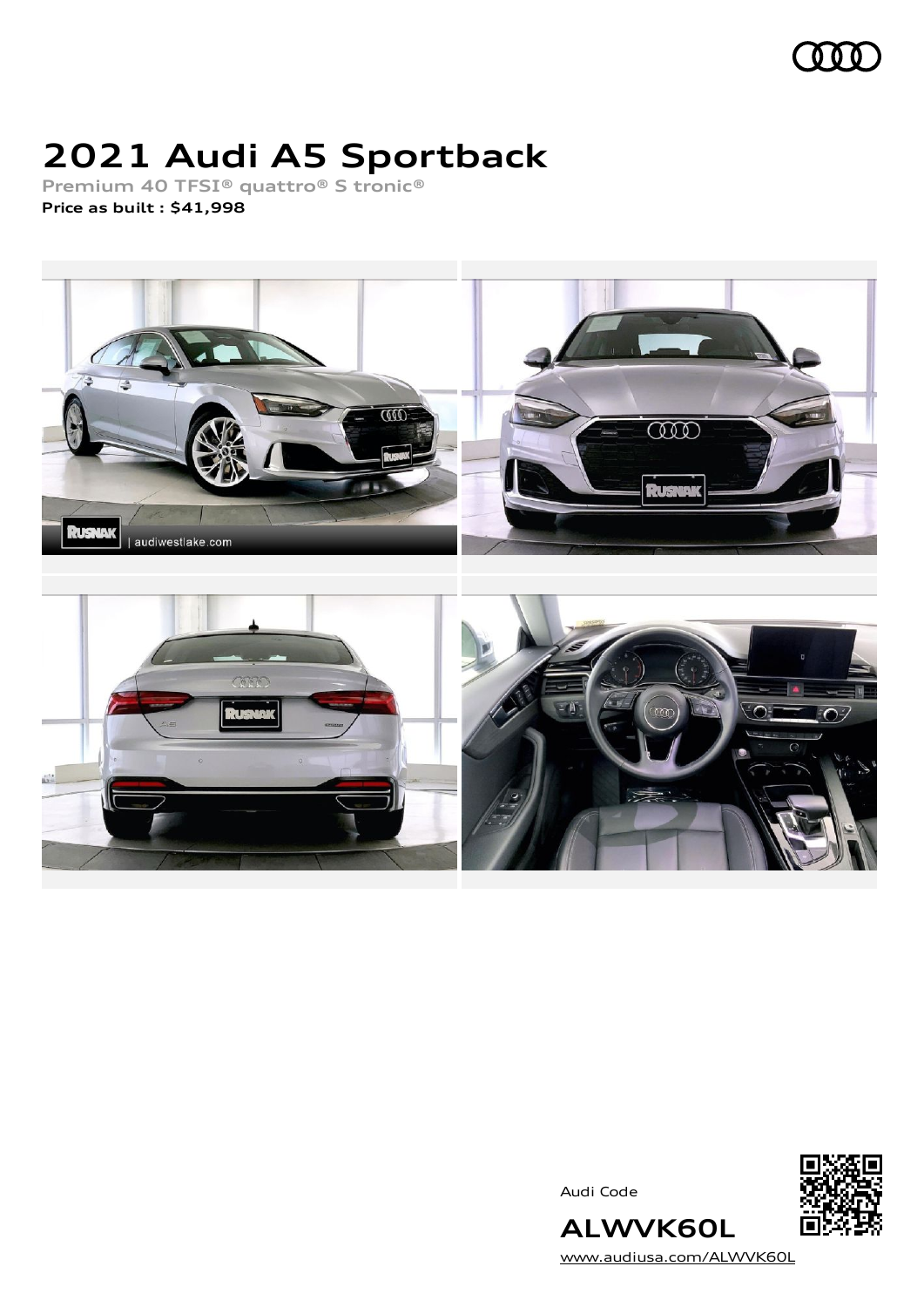### **Summary**

**Audi 2021 Audi A5 Sportback** Premium 40 TFSI® quattro® S tronic®

**Price as buil[t](#page-9-0)** \$41,998

#### **Exterior colour**

Florett Silver metallic

#### **Interior colour**

#### **Technical Specifications**

| Engine type                  | 2.0-liter four-cylinder                              |
|------------------------------|------------------------------------------------------|
| stroke                       | Displacement/Bore and $1,984/82.5 \times 92.8$ cc/mm |
| Max. output                  | 201 HP                                               |
| Torque                       | 236 lb-ft@rpm                                        |
| Top track speed              | 130 mph $1$                                          |
| Acceleration (0 - 60<br>mph) | 6.4 seconds                                          |
| Recommended fuel             | Premium                                              |



#### **Further Information**

| Type of vehicle | Used car     |
|-----------------|--------------|
| Mileage         | 13,709 miles |
| Warranty        | No           |

#### **Audi Code** ALWVK60L

**Your configuration on www.audiusa.com** [www.audiusa.com/ALWVK60L](https://www.audiusa.com/ALWVK60L)

**Commission number** 936a61530a0e0971237a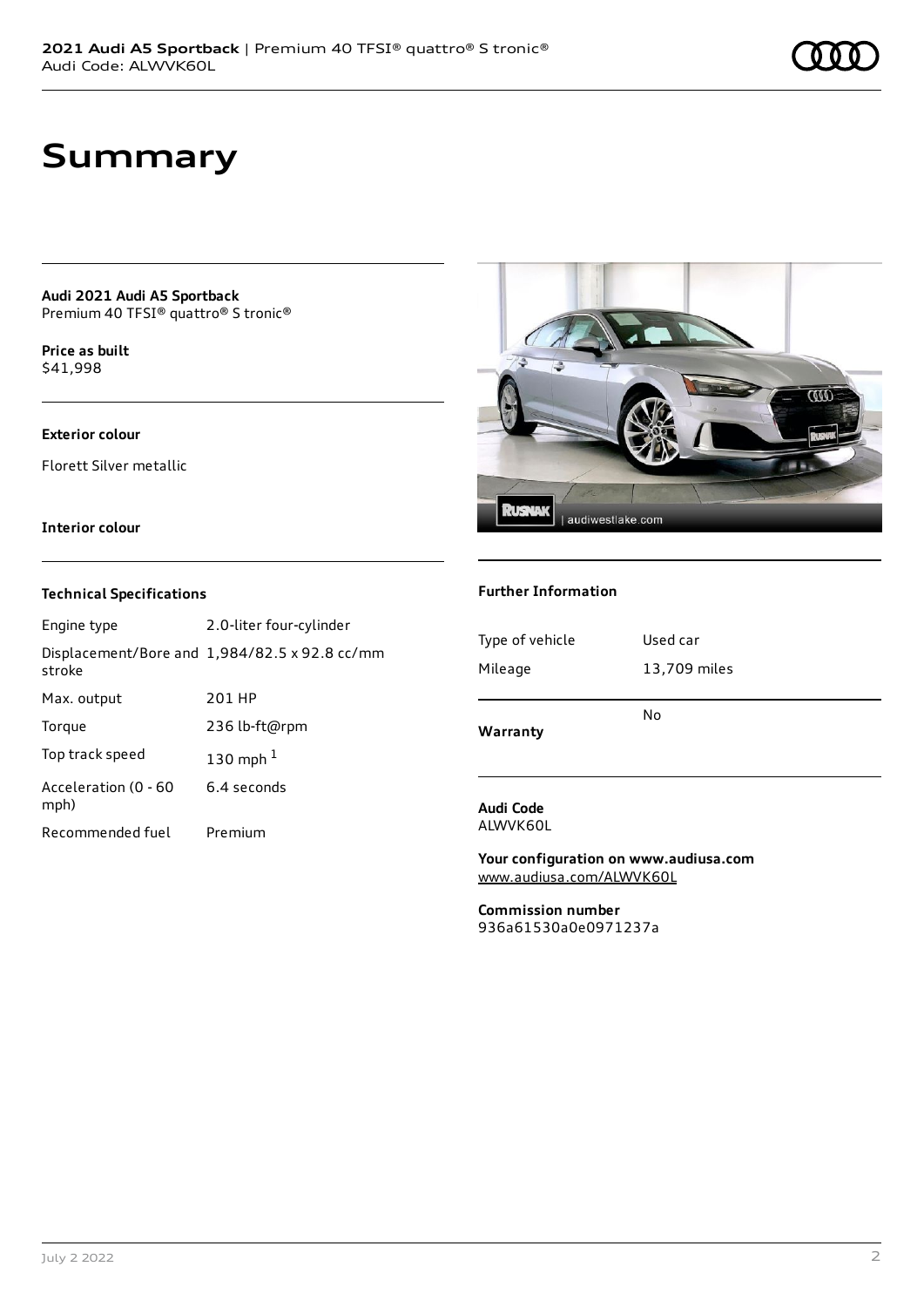# **Equipment**

Florett Silver metallic

Audi advanced key

Power-adjustable, auto-dimming, heated exterior side mirrors with memory

Convenience package

Gray Oak Natural Wood inlays

Parking system plus

Audi pre sense® rear

Audi side assist with Rear cross traffic assist and Vehicle exit warning

SiriusXM® with 90-day All Access trial subscription



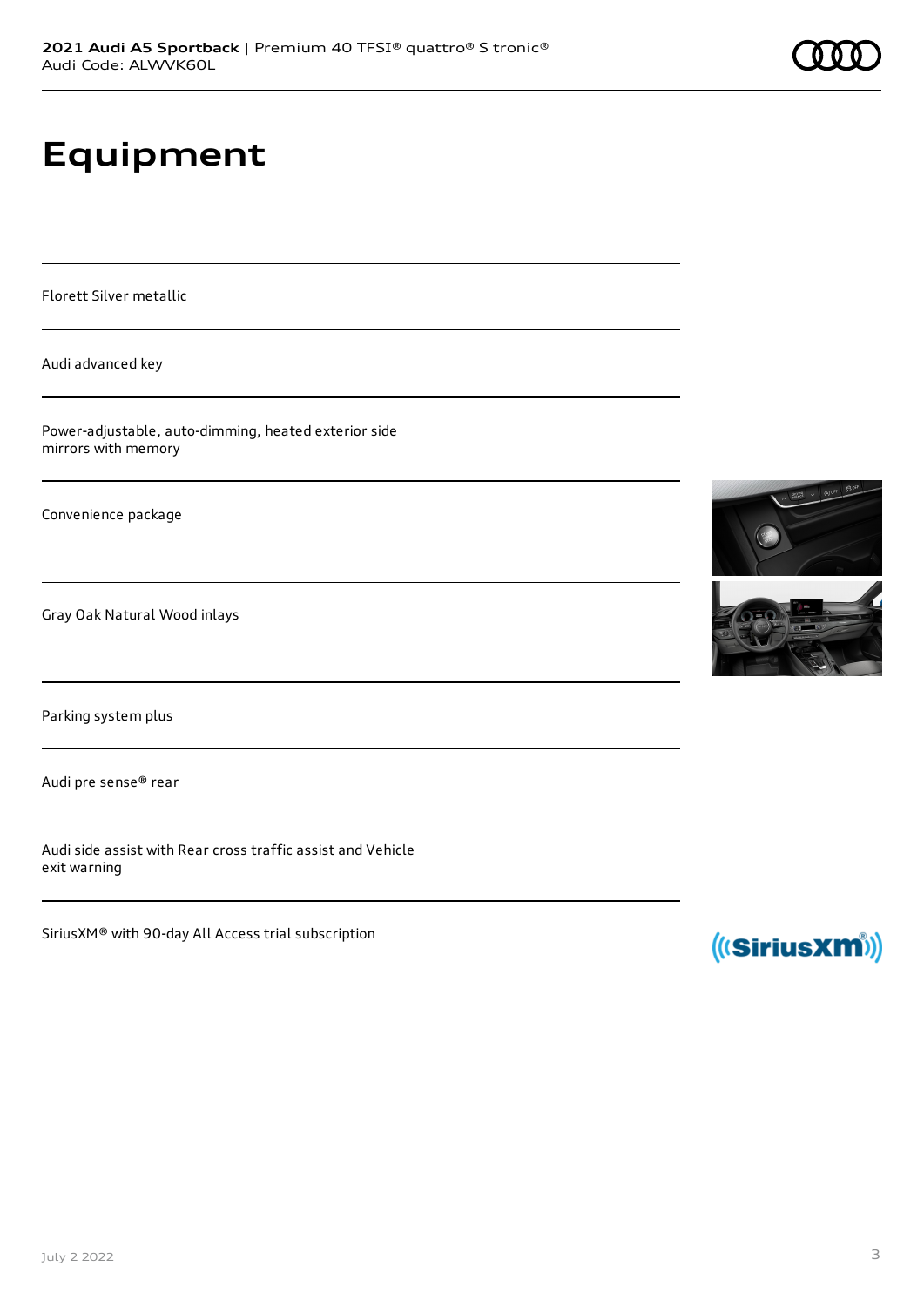### **Standard features**

#### **Safety and Security**

| 4UH             | Driver and front passenger dual-stage<br>airbags                                  |
|-----------------|-----------------------------------------------------------------------------------|
| UH1             | Electromechanical parking brake                                                   |
| 8T <sub>2</sub> | Cruise control system                                                             |
| VC <sub>2</sub> | Garage door opener (Homelink®)                                                    |
| 6Y <sub>2</sub> | Top speed electronically limited to 130 mph                                       |
| 4H <sub>5</sub> | Electronic child locks                                                            |
| QZ7             | Speed-sensitive electromechanical power<br>steering system                        |
| 7K6             | Tire pressure monitoring system (TPMS)                                            |
| 4X3             | Advanced Airbag Protection System                                                 |
| 3B7             | ISOFIX child seat mounting and Top Tether<br>anchorage point for outer rear seats |

### **Interior** 7M1 Aluminum door sill inlays 6NJ Light cloth headliner 9AQ Three-zone automatic climate control with digital rear display 4L7 Auto-dimming interior rear view mirror with digital compass and Integrated Toll Module® QQ1 LED interior lighting (entry, footwell, vanity, door handles, console, ambient) 6E3 Folding front center armrest 4E7 Tailgate/trunk lid power closing 5XF Driver and front-passenger extendable sun visors with illuminated vanity mirrors 3NT Split folding 40:20:40 rear seatbacks N1F Leather seating surfaces 4A3 Heated front seats

#### **Exterior**

| 0PO   | Dual exhaust outlets                               |
|-------|----------------------------------------------------|
| 1S1   | Tool kit & car jack                                |
| 1 B A | Dynamic suspension                                 |
| 8FX   | LED headlights                                     |
| HU9   | 245/40 R18 all-season tires                        |
| 8VM   | LED taillights with dynamic turn signals           |
| 4KC   | Heat-insulating glass for side and rear<br>windows |
| 47B   | Aluminum trim around exterior windows              |
| C6C   | 18" 5-V-spoke-Y-design wheels                      |
|       |                                                    |

#### **Interior**

| QE1 | Storage package   |
|-----|-------------------|
| 3FB | Panoramic sunroof |

#### **Infotainment and Driver Assistance**

| 6K8             | Audi pre sense® city                                                                           |
|-----------------|------------------------------------------------------------------------------------------------|
| 2H1             | Audi drive select®                                                                             |
| IU1             | Audi smartphone interface                                                                      |
| IW <sub>3</sub> | Audi connect <sup>®</sup> CARE assistance and security<br>services (limited time subscription) |
| KA <sub>2</sub> | Rearview camera                                                                                |
| 8G1             | High beam assist                                                                               |
| 9VD             | Audi sound system                                                                              |
| 9S7             | Driver information system with 7" color<br>display                                             |
| 613             | Lane departure warning                                                                         |
| 9ZX             | Preparation for mobile phone (Bluetooth®)<br>with streaming audio                              |
|                 |                                                                                                |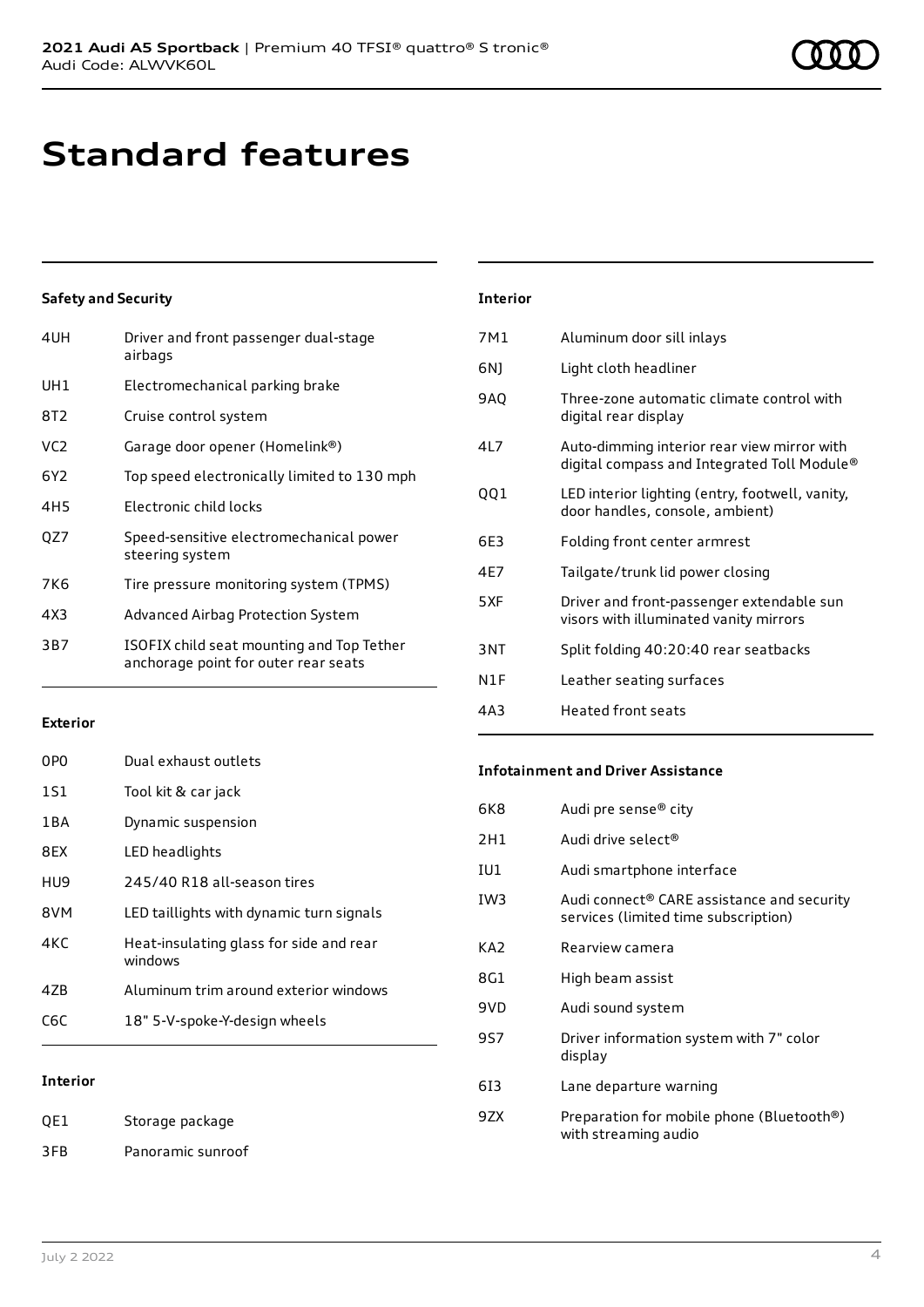# **Dealer remarks**

#### \*\*\* SIZZLIN' SUMMER EVENT \*\*\* Going On Now!!

ABS brakes, Alarm System w/Motion Sensors, Alloy wheels, Audi Advanced Key, Audi Side Assist w/Pre Sense Rear, Auto-Dimming Exterior Mirrors, Compass, Convenience Package, Driver Seat Memory, Electronic Stability Control, Front Bucket Seats, Front Center Armrest, Front dual zone A/C, Heated door mirrors, Heated front seats, Heated Front Sport Seats, Heated Steering Wheel, Illuminated entry, Parking System Plus (Front/Rear Acoustic Sensors), Power Liftgate, Power moonroof, Power passenger seat, Remote keyless entry, SiriusXM All Access Service, Split folding rear seat, Traction control.

We're confident that once you've experienced the dedication and commitment of the Rusnak Standard and how we strive to embody it in every aspect of our dealership experiences, you simply won't want to do business anywhere else. So, if you're ready to enjoy a higher quality of luxury auto sales and service experiences, we'd like to humbly invite you to pay us a visit at one of our many dealerships. Come enjoy the Rusnak Standard of care and see why so many Southern California drivers put their trust in the Rusnak Auto Group! This vehicle MAY include the following features. Please verify these features before purchase; Convenience Package (Alarm System w/Motion Sensors, Audi Advanced Key, Audi Side Assist w/Pre Sense Rear, Auto-Dimming Exterior Mirrors, Driver Seat Memory, Heated Steering Wheel, Parking System Plus (Front/Rear Acoustic Sensors), and SiriusXM All Access Service), ABS brakes, Alloy wheels, Compass, Electronic Stability Control, Front Bucket Seats, Front Center Armrest, Front dual zone A/C, Heated door mirrors, Heated front seats, Heated Front Sport Seats, Illuminated entry, Power Liftgate, Power moonroof, Power passenger seat, Remote keyless entry, Split folding rear seat, Traction control, 10 Speakers, 4-Wheel Disc Brakes, Air Conditioning, AM/FM radio, Anti-whiplash front head restraints, Audi smartphone interface with Apple CarPlay, Auto High-beam Headlights, Auto-dimming Rear-View mirror, Automatic temperature control, Brake assist, Bumpers: body-color, Delay-off headlights, Driver door bin, Driver vanity mirror, Dual front impact airbags, Dual front side impact airbags, Emergency communication system: Audi connect CARE, Exterior Parking Camera Rear, Four wheel independent suspension, Front anti-roll bar, Front fog lights, Front reading lights, Garage door transmitter: HomeLink, Knee airbag, Leather Seating Surfaces, Leather Shift Knob, Leather steering wheel, Occupant sensing airbag, Outside temperature display, Overhead airbag, Overhead console, Panic alarm, Passenger door bin, Passenger vanity mirror, Power adjustable front head restraints, Power door mirrors, Power driver seat, Power steering, Power windows, Radio data system, Radio: Audi Sound System, Rain sensing wipers, Rear air conditioning, Rear anti-roll bar, Rear reading lights, Rear seat center armrest, Rear window defroster, Speed control, Speed-sensing steering, Speed-Sensitive Wipers, Steering wheel mounted audio controls, Tachometer, Telescoping steering wheel, Tilt steering wheel, Trip computer, Turn signal indicator mirrors, Variably intermittent wipers, and Wheels: 18" 5-V-Spoke-Y Design.

Priced below KBB Fair Purchase Price!

CARFAX One-Owner.

Clean CARFAX.

Certified. Audi Certified pre-owned Details:

\* Limited Warranty: 12...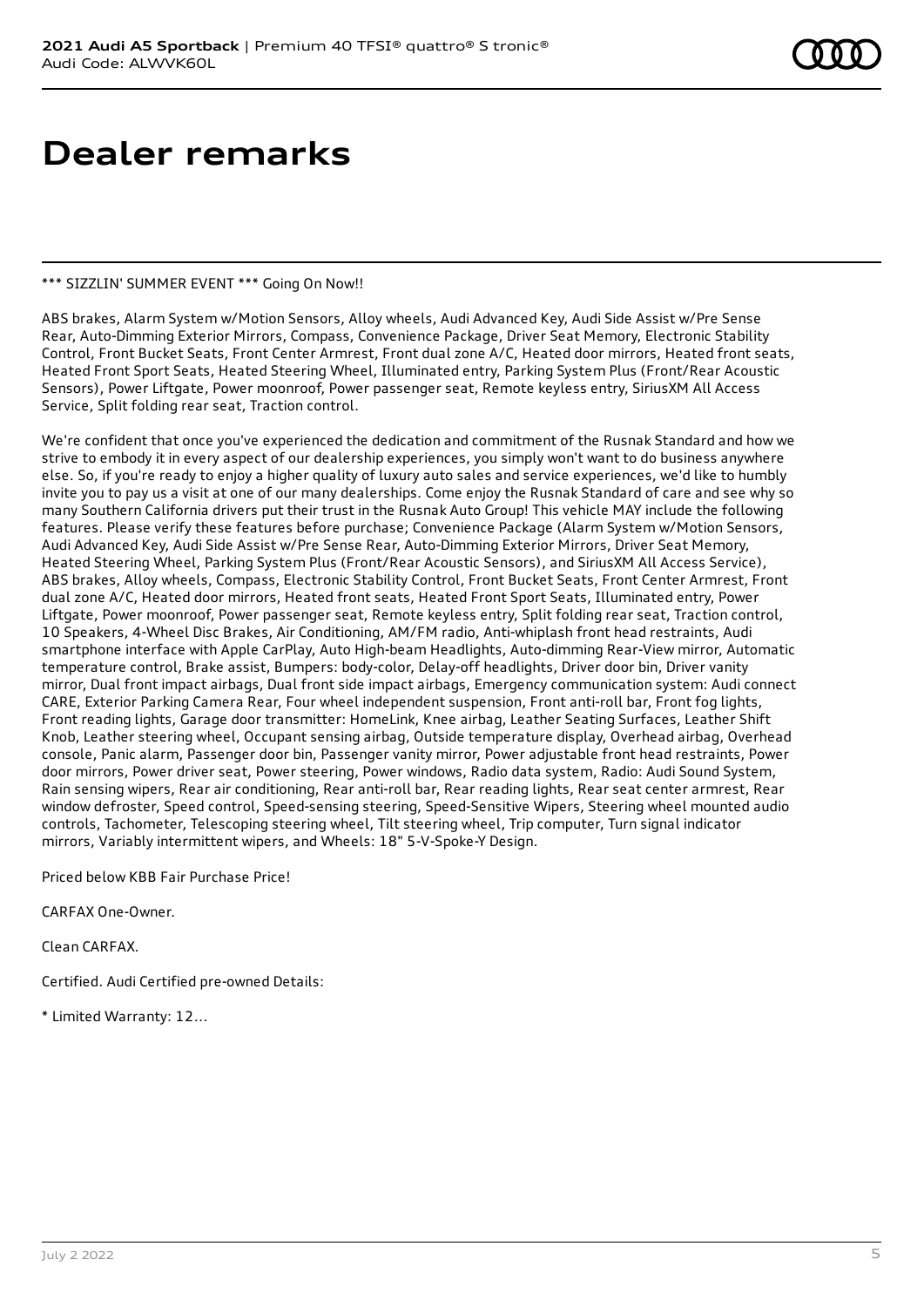**(1/2)**

### **Technical Specifications**

#### **Engineering | Performance**

| Engine type                                | 2.0-liter four-cylinder                                     | Steering type                              | Electromechanical power steering<br>system                           |
|--------------------------------------------|-------------------------------------------------------------|--------------------------------------------|----------------------------------------------------------------------|
| Power Level                                | 40                                                          |                                            |                                                                      |
| Max. output                                | 201 HP                                                      | Turning diameter, curb- 38.4 ft<br>to-curb |                                                                      |
| Displacement                               | 2.0 l                                                       | Steering ratio                             | 15.9:1                                                               |
| Torque                                     | 236 lb-ft@rpm                                               |                                            |                                                                      |
| Valvetrain                                 | 16-valve DOHC with Audi valvelift<br>system                 | Suspension                                 |                                                                      |
| Acceleration (0 - 60<br>mph)               | 6.4 seconds                                                 | Front axle                                 | Five-link front suspension                                           |
| Engine block                               | Cast-iron                                                   | Rear axle                                  | Five-link rear suspension                                            |
|                                            |                                                             | Optional                                   | Sport suspension                                                     |
| Induction/fuel injection Turbocharged/FSI® |                                                             |                                            |                                                                      |
| Cylinder head                              | Aluminum-alloy                                              |                                            |                                                                      |
| stroke                                     | Displacement/Bore and 1,984/82.5 x 92.8 cc/mm               | <b>Brake system</b>                        |                                                                      |
|                                            |                                                             | Front brakes                               | 12.36 (ventilated disc) in                                           |
| Top track speed <sup>1</sup>               | 130 mph                                                     | Rear brakes                                | 11.81 (ventilated disc) in                                           |
|                                            |                                                             | Parking brake                              | Electromechanical                                                    |
| <b>Electrical system</b>                   |                                                             |                                            |                                                                      |
| Alternator                                 | 14 Volts - 110-150A                                         | <b>Body</b>                                |                                                                      |
| <b>Battery</b>                             | 12 Volts - 420A/75Ah                                        | Material                                   | Multi-material body construction<br>(steel and aluminum composition) |
| <b>Driveline</b>                           |                                                             | Corrosion protection                       | Multistep anti-corrosion protection                                  |
| Drivetrain type                            | quattro® all-wheel drive with ultra®<br>technology          | <b>Warranty   Maintenance</b>              |                                                                      |
| Transmission                               | Seven-speed S tronic® dual-clutch<br>automatic transmission | Warranty                                   | 4-year/50,000-mile Audi New<br>Vehicle Limited Warranty              |

**Steering**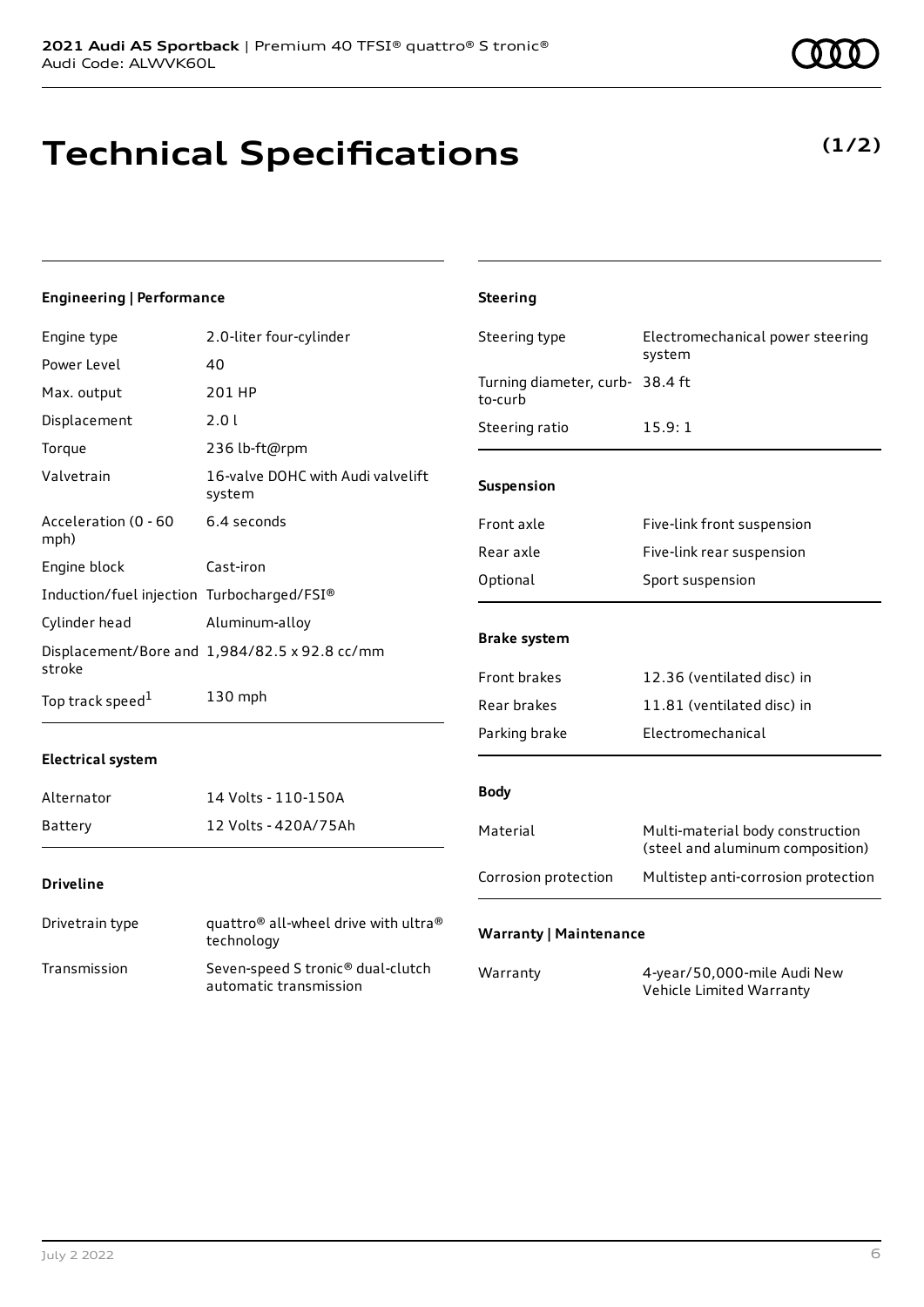### **Technical Specifications**

#### **Exterior Measurements**

| Height                           | 54.6 in    |
|----------------------------------|------------|
| Overall width without<br>mirrors | 72.5 in    |
| Length                           | 187.3 in   |
| Wheelbase                        | $111.2$ in |
| Drag coefficient                 | $0.29$ Cw  |
| Overall width with<br>mirrors    | 79.8 in    |
| Track rear                       | 61.7 in    |
| <b>Track front</b>               | 62.5 in    |
| Curb weight                      | 3,725 lb   |

#### **Interior measurements**

| Seating capacity                          | 5                      |
|-------------------------------------------|------------------------|
| Shoulder room, rear                       | 54.5 in                |
| Head room with front<br>sunroof           | 37.7 in                |
| Leg room, rear                            | $35.1$ in              |
| Shoulder room, front                      | 55.7 in                |
| Head room with rear<br>sunroof            | 37.0 in                |
| Leg room, front                           | $41.3$ in              |
| Cargo volume, rear<br>seatbacks up/folded | 21.8/35.0 cu ft, cu ft |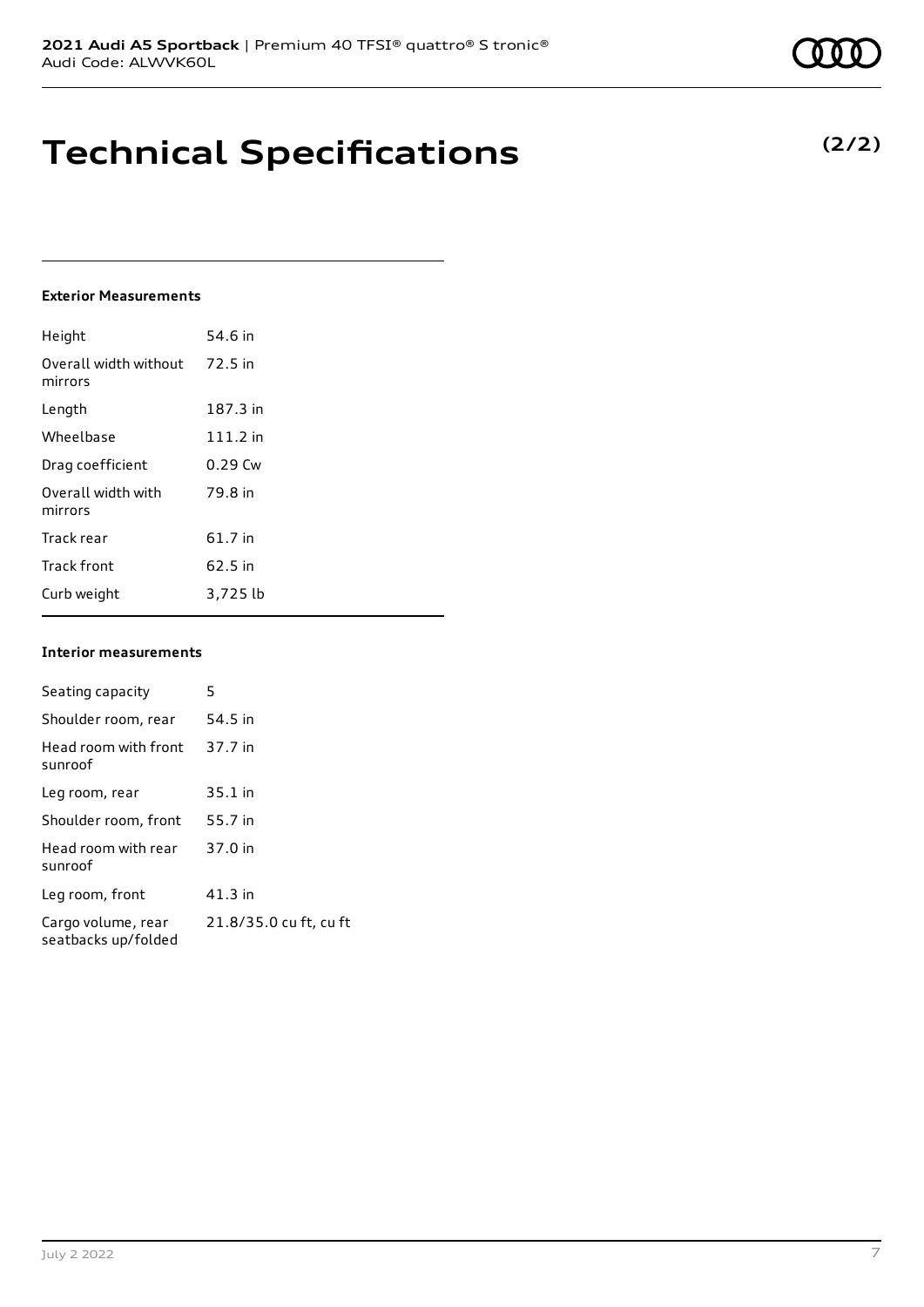### **Consumption- and emission**

**Consumption by NEDC**

combined 28 mpg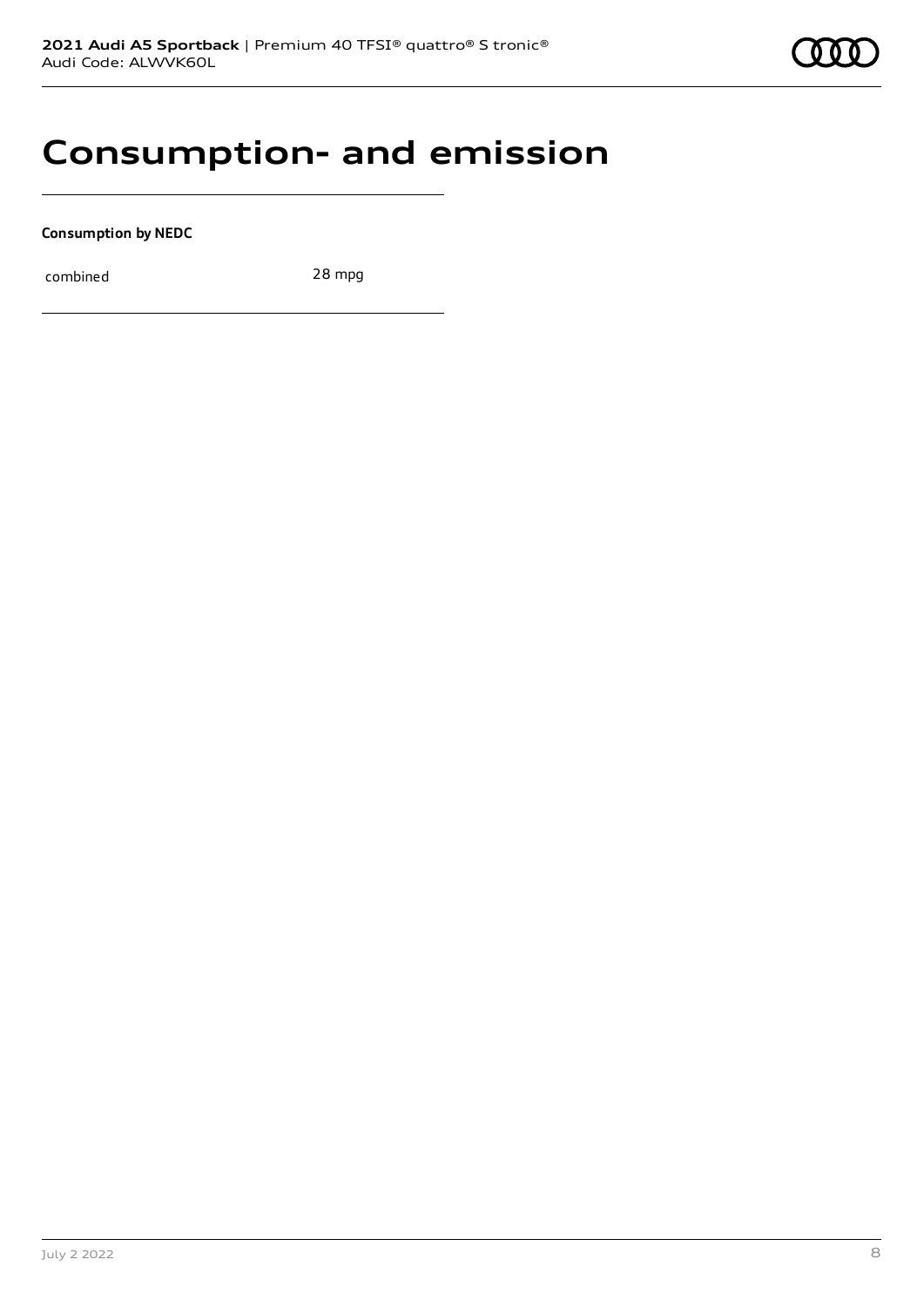## **Contact**

Dealer **Rusnak/Westlake Audi**

3832 E Thousand Oaks Blvd 91362 Westlake Village CA

Phone: +18189916340 FAX: 8054962779

www: [https://www.rusnakwestlakeaudiofthondoaks.com](https://www.rusnakwestlakeaudiofthondoaks.com/)